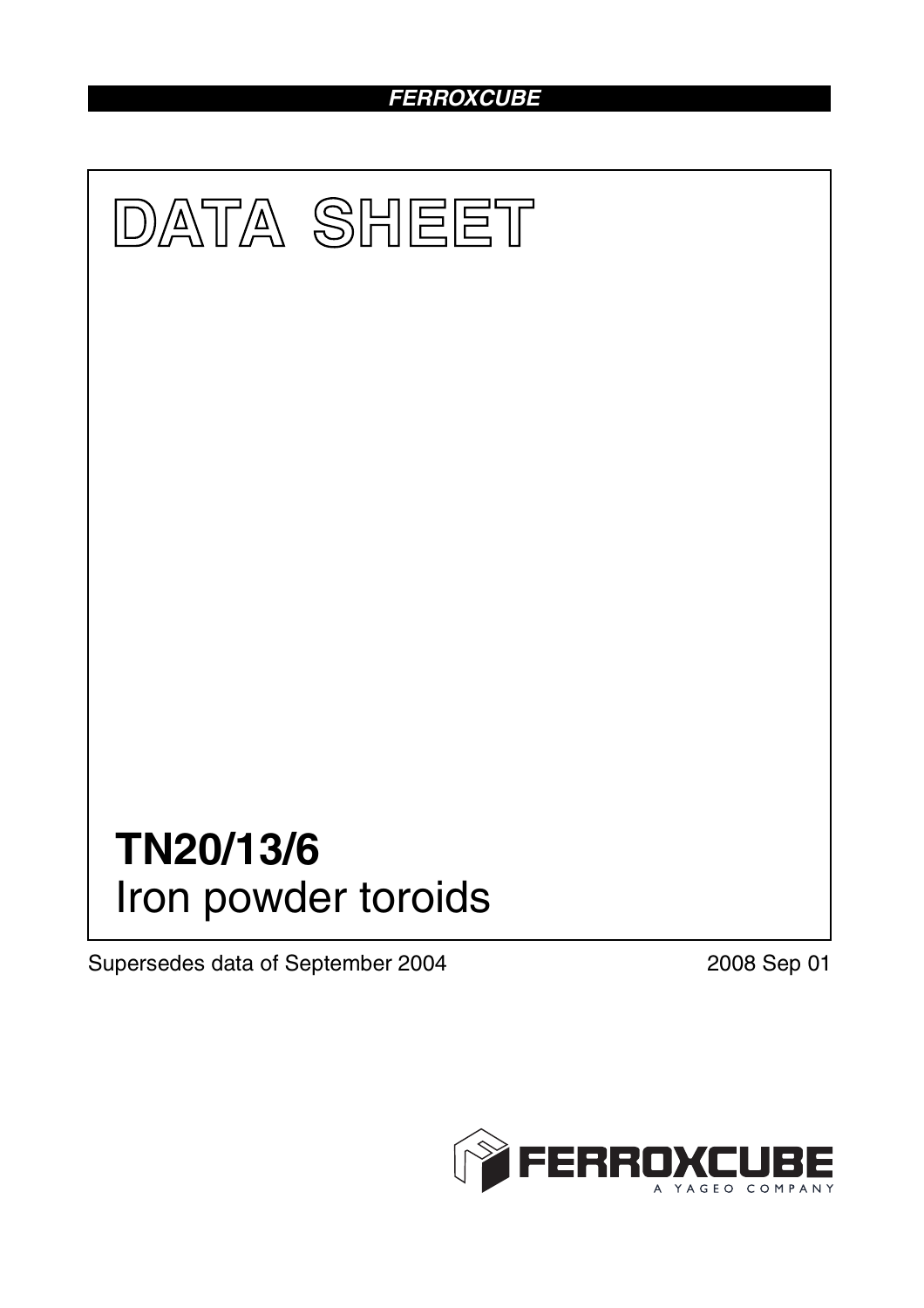# Iron powder toroids TN20/13/6

# **RING CORES (TOROIDS)**

## **Effective core parameters**

| <b>SYMBOL</b>           | <b>PARAMETER</b> | <b>VALUE</b>  | <b>UNIT</b>     |
|-------------------------|------------------|---------------|-----------------|
| $\Sigma(I/A)$           | core factor (C1) | 2.44          | $mm-1$          |
| $V_{e}$                 | effective volume | 1020          | mm <sup>3</sup> |
| $\mathsf{I}_\mathsf{e}$ | effective length | 49.9          | mm              |
| $A_{e}$                 | effective area   | 20.4          | mm <sup>2</sup> |
| m                       | mass of core     | $\approx 7.5$ | g               |

### **Coating**

The cores are coated with polyamide 11 (PA11), flame retardant in accordance with *"UL 94V-2"*; UL file number E 45228 (M).

The colour is white.

Maximum operating temperature is 160 °C.

### **Isolation voltage**

DC isolation voltage: 1500 V.

Contacts are applied on the edge of the ring core, which is also the critical point for the winding operation.

### **Ring core data**

| <b>GRADE</b>           | $A_L$<br>(nH)  | μi           | <b>TYPE NUMBER</b> |
|------------------------|----------------|--------------|--------------------|
| 2P40<br>$[\sup]$       | $21 \pm 10\%$  | $\approx 40$ | TN20/13/6-2P40     |
| 2P50<br>[sup]          | $26 \pm 10\%$  | $\approx 50$ | TN20/13/6-2P50     |
| 2P65<br>$sup$          | $34 + 10%$     | ≈65          | TN20/13/6-2P65     |
| 2P80<br>$\mathbf{sup}$ | 41 $\pm$ 10%   | $\approx 80$ | TN20/13/6-2P80     |
| 2P90<br>$sup$          | $44 + 10/-15%$ | $\approx 90$ | TN20/13/6-2P90     |